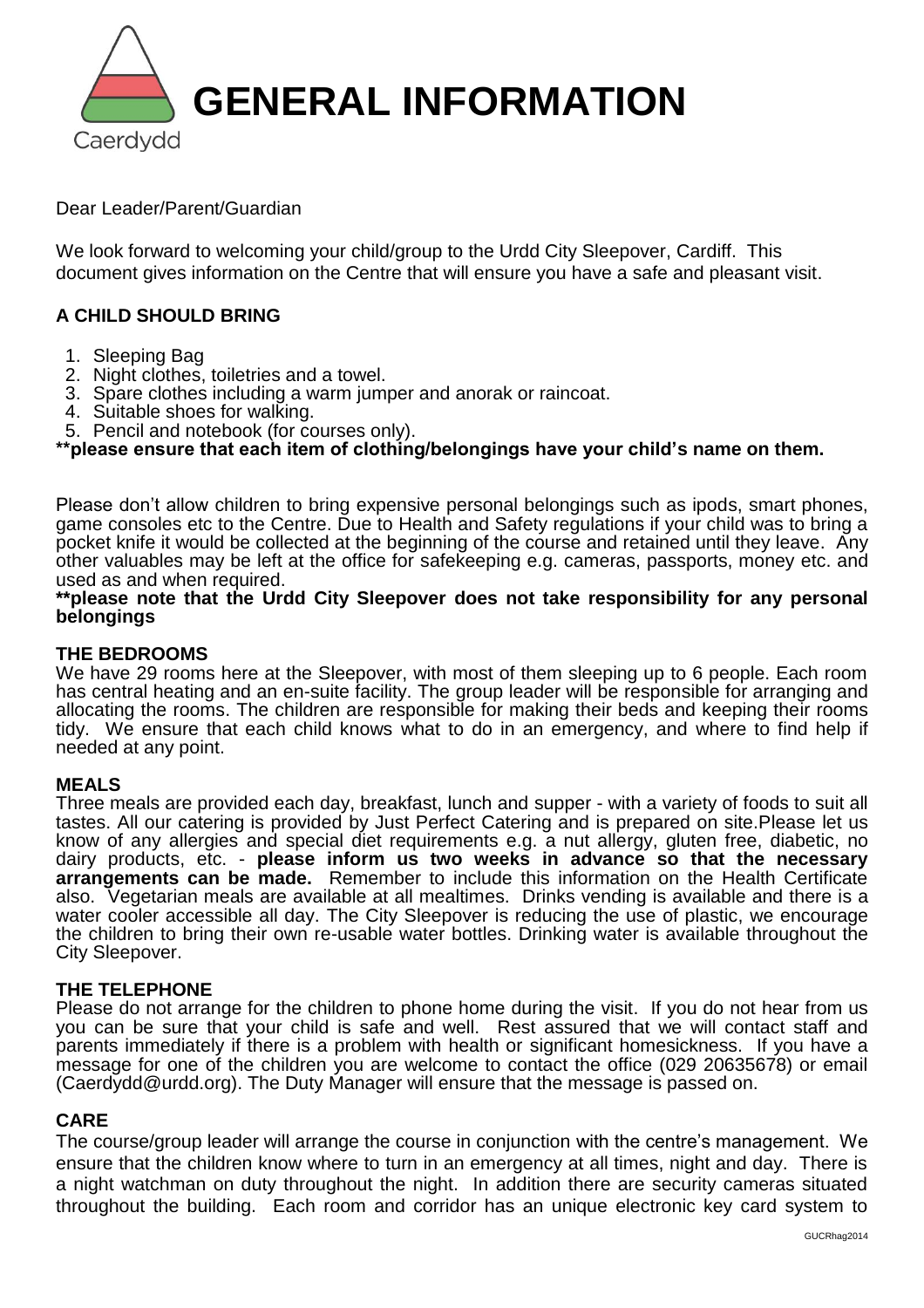ensure safety. Also, all centre staff undergone an enhanced investigation by the Disclosure and Barring Service (DBS).

As centres that have been designed and developed for the benefit of children and young people it is expected that adults act appropriately at all times during their visit to the Centre. Leaders are expected to ensure a supervision ratio of 1:10 for primary school age and 1:15 for secondary school age that are available at all times to accompany a child to the hospital or to demonstrate effective leadership at a time of emergency. Adults in a position of authority are expected to follow their employer's Code of Conduct whilst responsible for the welfare of children and young people.

# **ACCIDENTS AND ILLNESSES**

There is a fully qualified First Aider on duty 24 hours a day. We have detailed policies and guidelines for all aspects of the running of the centre. Copies are available for inspection.

### **DISCIPLINE**

To ensure the smooth running of the centre a number of simple, sensible rules are obviously necessary. These are made known to children on arrival and our policy is to administer them in a fair and sympathetic spirit. Our aim is to ensure a happy time for all at the centre. If children ignore these rules then there is a possibility that they will be sent home. Please note that no refund will be given if a child is sent home in an instance of rule breaking.

### **PROBLEMS**

Please ensure that the children and young people visit the main office at the Centre should any problems arise so that the matter can be dealt with immediately.

### **HEALTH CERTIFICATE**

It is imperative that each parent/guardian completes the enclosed **HEALTH CERTIFICATE** and that a copy is available from the leader at all times. This may contain details of any illness or problem that the child may have, and a telephone number should we need to contact the parents or family.

#### **FIRE INSTRUCTION**

Fire instruction is given on the first evening of each course to ensure that each child knows exactly where the exits are and where to go in emergencies. Please note that the Urdd City Sleepover operates a no smoking policy.

#### **PHOTOGRAPHS**

Photographs of activities may be shown on our website and advertising materials. If you do not want your child to be included in these pictures please inform us on the Health Certificate.

#### **INSURANCE**

The Urdd have third party public liability insurance for £20m in case of any negligence in our arrangements. No Personal Insurance is included in the price. Should parents wish insurance for personal accidents, illness, lost property etc., they should make their own arrangements.

#### Ĩ **COMPLAINTS**

If you have any enquiries regarding the Centre's arrangements or any problem arising from the visit that hasn't already been addressed then please contact us immediately.

We look forward to welcoming your group to the Urdd City Sleepover, Cardiff. We are sure that your child will benefit from and enjoy the residential experience. We would be most happy to answer any enquiries you may have. Please telephone 029 20635678.

Lisa Caryl Evans Llinos Huws Lois Morus

> **Urdd City Sleepover, Wales Millennium Centre, Bute Place, Cardiff. CF10 5AL Tel:** 029 20635678 **Fax:** 029 20635679 **Email:** [caerdydd@urdd.org](mailto:caerdydd@urdd.org)